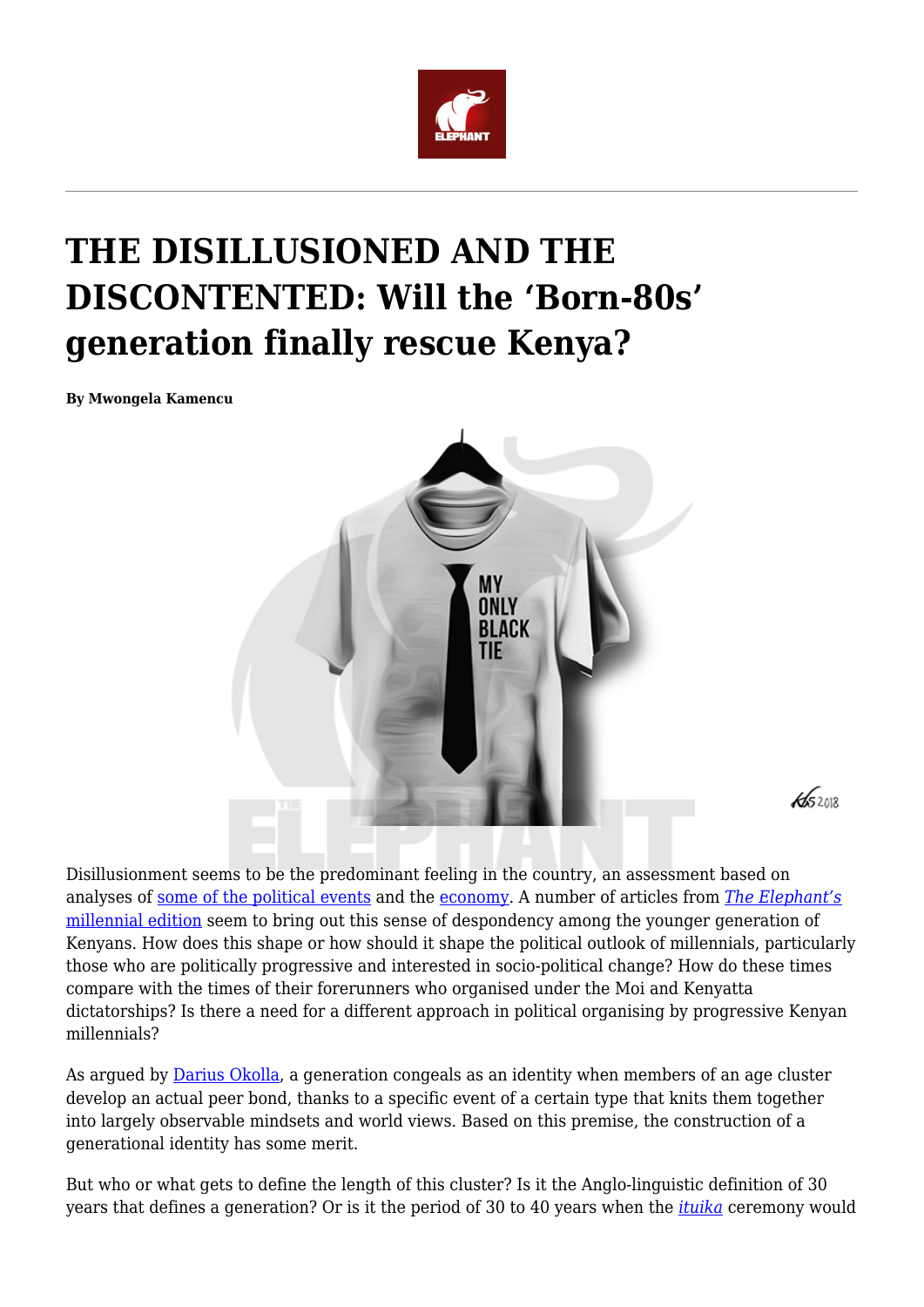be held in the Kikuyu community to symbolically show that power had been transferred to a new generation? Or did the political realities of the post-colonial Kenyan state make the length of this cluster more elastic than the Western or pre-colonial Kikuyu definitions? Maybe. The membership of underground, multiparty or constitutional movements, such as the December  $12<sup>th</sup>$  movement, *Mwakenya*, the Forum for Restoration of Democracy and *Kenya Tuitakayo*, had a huge age range – few were born in the thirties, some were born in the forties while others grew up in the seventies, but as movements they nonetheless pass Okolla's litmus test: they had a largely observable nationalistic and patriotic political outlook. They may have had differing approaches and ideologies in their political struggles – approaches that were partially informed by their various classes, as Willy Mutunga demonstrates in his book *[Constitutional-Making from the Middle](https://books.google.com/books/about/Constitution_Making_from_the_Middle.html?id=UcUkAQAAIAAJ)* – but they had faith in the Kenyan state as a functional unit. I will demonstrate why.

The progressive wing of the "Generation X-extended", as I would brand them, were either born or came of age during the heady years of independence or at a time when the Kenyan state's social services had not been privatised. Admittedly, this argument has some grey areas – it does not address Northeastern and other regions, which by far had less investment compared to Central Kenya and Nairobi, or the discontent that brewed in the Rift Valley and the Coast in the 1960s and the Shifta War in the North. The disillusionment of citizens who had been promised *Uhuru na kazi* but rallied around the *Uhuru na taabu* call, as well as fighters like Baimungi and Chui who later picked up arms and went back to the forest, also refers. Nonetheless, the zeitgeist of the 60s for the most part was one of relative optimism that was further bolstered by the *Harambee* call for nationbuilding. Some of those, like Willy Mutunga, who were born during the colonial era, celebrated the lowering of the [Union Jack and the hopes of modernisation and nation-building.](https://books.google.co.ke/books?redir_esc=y&id=UcUkAQAAIAAJ&focus=searchwithinvolume&q=Union+jack) They were invested in the nation-building project and the nation-state.

The progressive wing of the "Generation X-extended", as I would brand them, were either born or came of age during the heady years of independence or at a time when the Kenyan state's social services had not been privatised.

Compared to the public university students over the past two-and-a-half decades, the students of the 1960s, 1970s and 1980s occupied a more privileged position in society. They did not have to worry about a cafeteria system through which they would pay for meals or about supplementing their student loans – a scheme that began in 1974 – with other sources of money to pay for their university fees. In confrontations with the government, these students were constantly reminded, not only by government officials but also by members of the public, about their privileged status and the fact that their privilege came at the Kenyan taxpayer's cost. Employment prospects for them were not as dim as they are today. Repression aside, the government to a large extent did not violate its social contract with this budding intelligentsia. There lay a caveat, however. The implied, unspoken rule was that the government would not violate the "social contract" with the university students for as long as they kept their heads down. Agitating for political freedom came at a cost – suspensions, expulsions, withdrawal of scholarships and/ or detentions.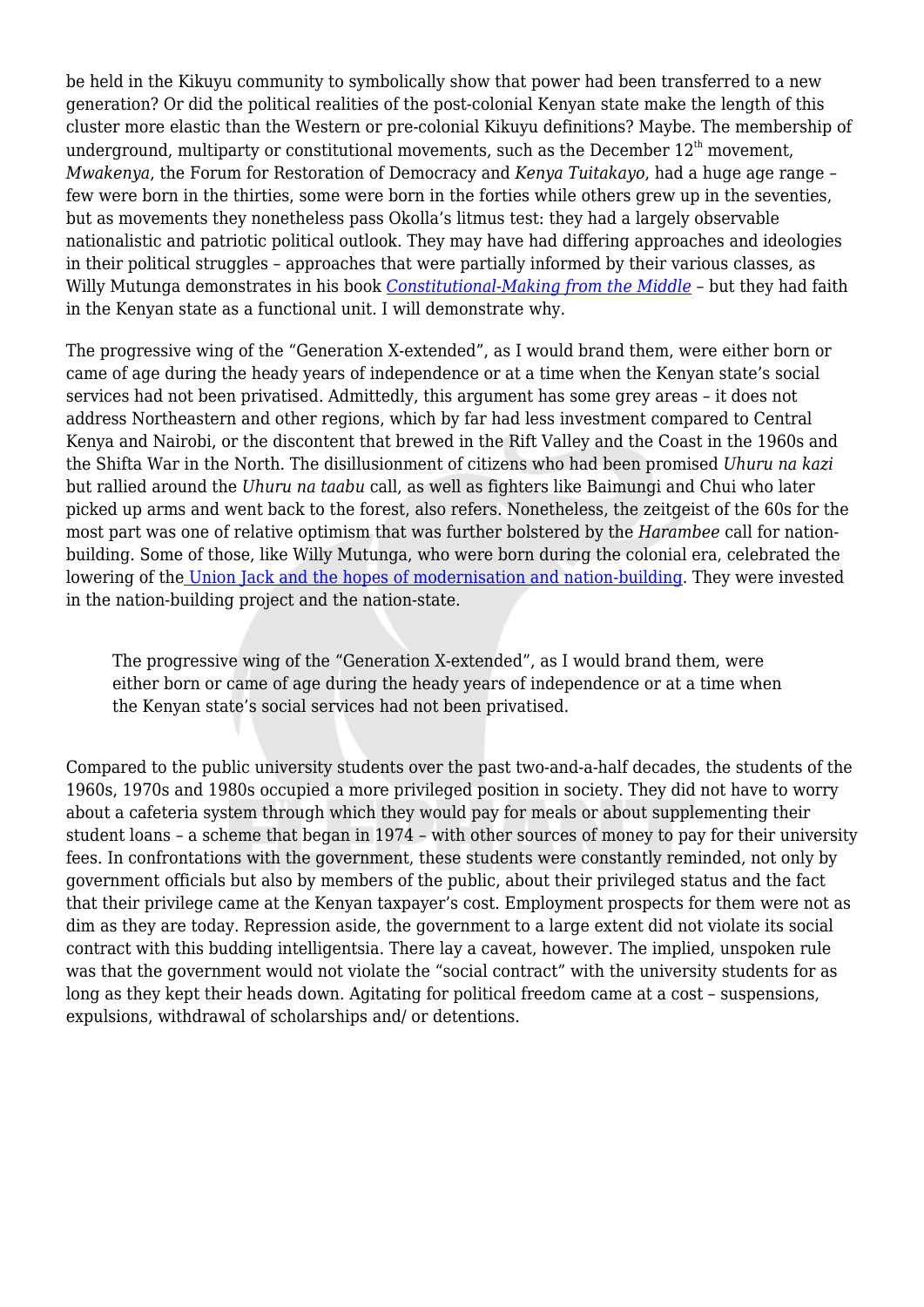

Read the Millennial Edition

State industries, such as Rivatex, Kikomi and Muhoroni, employed Kenyan workers in their hundreds. A public transport system – OTC, later the Nyayo Bus and the Kenyan Bus Services – ferried people from one point to another in the city of Nairobi. It was a state that managed to keep up an image of functionality. Under Jomo Kenyatta's regime, in particular, the [mainstream media](http://www.jstor.org/stable/10.2979/africatoday.57.3.77) [were complicit](http://www.jstor.org/stable/10.2979/africatoday.57.3.77) in promoting the government's project of nation-building, a project that provided a platform for a patriotic outlook to take root. This focus on nation-building obscured a parallel but insidious development – the use of state power to [amass wealth](https://www.nytimes.com/1975/10/17/archives/corruption-and-repression-mar-the-success-of-kenya-kenyas-success.html) for the president, his family and his cronies. Alternative and dissenting interpretations of nation-building, muffled by repression, took the form of underground movements, like the clandestine Workers' Party of Kenya, whose outlook was Marxist-nationalist, a forerunner to the December  $12<sup>th</sup>$  and Mwakenya movements that in the 1980s, organised with the aim of deposing an acquisitive political elite that had frustrated and subverted the meaning of independence.

Those born in the early to the late 1970s may have turned out differently had they not encountered a rebirth of nation-building initiated by a man who was compelled to create a legend for himself owing to the gravitas his leadership lacked in the public eye in the early years of his presidency. The "*Nyayo* legend" had to lean on Jomo Kenyatta's *Harambee* nation-building legacy to get the goodwill that Daniel arap Moi needed to command a semblance of credibility. This legend was designed to create a particular kind of citizen and the "Born-70s" became its prototype.

The Generation X, born between 1945 and 1960, as posited in [Okolla's article,](https://www.theelephant.info/reflections/2018/04/19/therevolution-shall-not-be-instagrammed) also had to be extended. This extension scaled totalitarian heights as state machinery ensured that the *Nyayo* philosophy permeated all corners of society, from the corridors of power to school classrooms. The Born-70s, or children of the 1980s, underwent a brainwash reinforced by a [repertoire of techniques](https://www.theelephant.info/reflections/2018/05/24/children-of-a-revolution-that-never-was/) – *Nyayo* milk that showed how benevolent the president was, songs that extolled the virtues of *Baba wa Taifa* and repeating a loyalty pledge that underscored fealty to him and to the republic.

Those born in the early to the late 1970s may have turned out differently had they not encountered a rebirth of nation-building initiated by a man who was compelled to create a legend for himself owing to the gravitas his leadership lacked in the public eye in the early years of his presidency. The "*Nyayo* legend" had to lean on Jomo Kenyatta's *Harambee* nation-building legacy to get the goodwill that Daniel arap Moi needed to command a semblance of credibility.

These children were the real *watoto wa Nyayo*; they were the first set of child inductees into the *Nyayo*-brainwashing programme, and for a better part of the 1980s the image they had of the Nyayo nation-building project held strong partly [because of the state benefits they enjoyed](https://popula.com/2018/08/20/loving-moi), as well as the repression which on the surface put a lid on Kenyans' frustrations and fear. The discontent was there but it was costly for it to be shown; hence they were shielded from processing some of the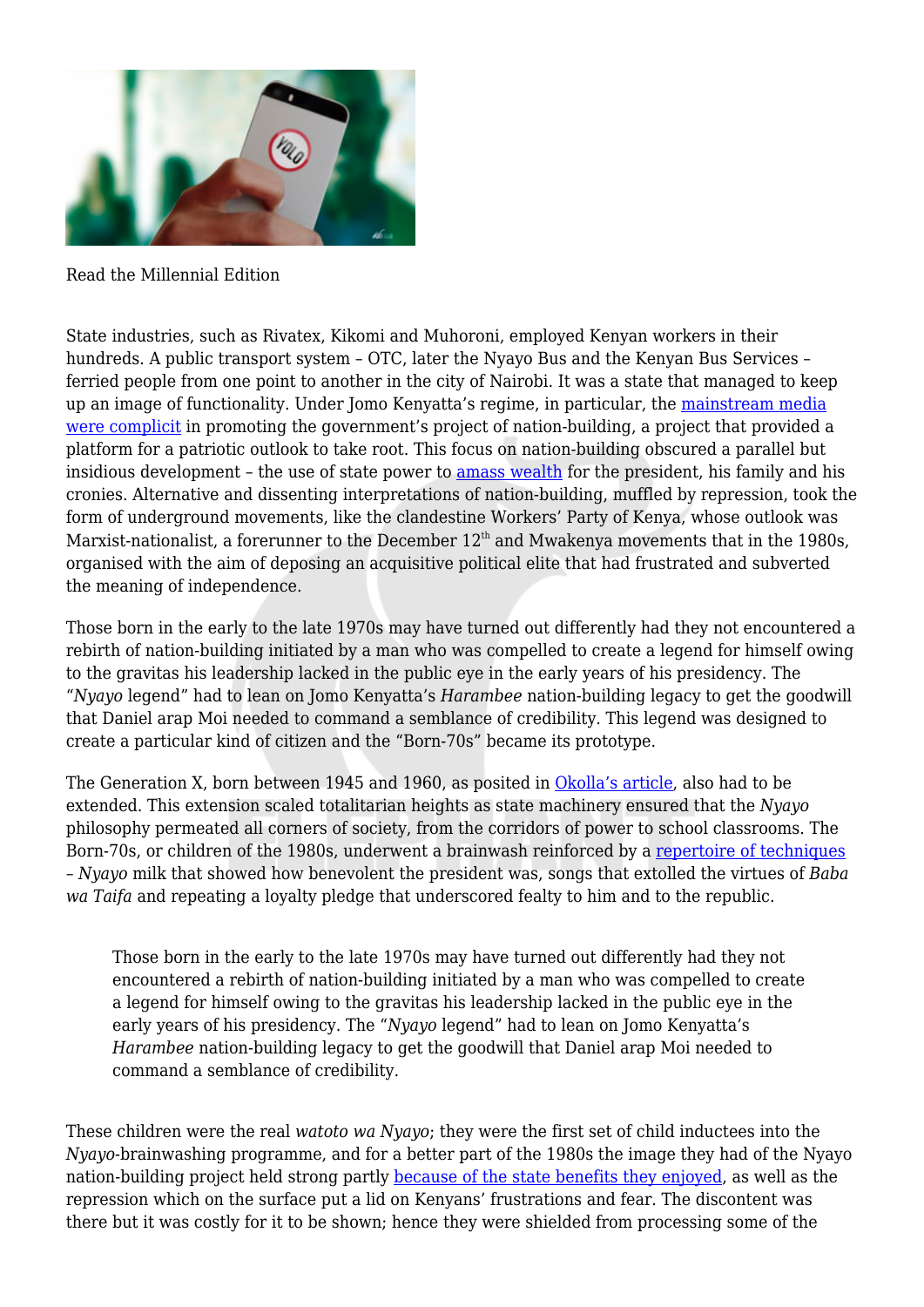violent confrontations between citizens and the state police that were to be witnessed in the following decade. Later in their lives, they would have trouble reconciling their constructed love for Moi with the hard times that his administration produced. As [explained by Binyavanga Wainaina,](https://www.youtube.com/watch?v=SQrln8pogNw) the idea of "demons" as a rationalisation for the deteriorating economic times took root as Kenyans were afraid of attributing this state of affairs to Moi's incompetence.

But this illusion propped up by authoritarianism could not hold for long. The opening up of the democratic space in the early 1990s coincided with the introduction of cost-sharing measures for social services, particularly in educational institutions. These austerity measures produced dwindling fortunes, unemployment and inequality, which in turn radicalised this group. Its discontent would be manifested in the university student unrest in the 1990s, as well as its militancy in Kenya's reform movement. The harsh economic conditions, accompanied by the repressive environment that they grew up in, produced progressive individuals who served as the foot soldiers of the country's reform movement. It is important to note that in their role as "foot soldiers", some of these individuals felt that they [endured frustration](https://www.loc.gov/rr/amed/pdf/Kenyan%20Human%20Rights%20Interviews/Njoroge%20Waithera%20Interview.pdf) from the senior generation of activists who were perceived to be the leaders of the reform movement.

Although the progressive youth of the reform movement may have been [more radical](https://www.loc.gov/rr/amed/pdf/Kenyan%20Human%20Rights%20Interviews/Njoroge%20Waithera%20Interview.pdf) than the senior activists in their approach, their outlook for the most part was similar – the Kenyan state was to be rescued. The predominant assumption amongst them was that constitutional reforms would usher in an era of good governance and address the challenges that they faced. They were wrong. Although the country got a new constitution almost two decades after their struggles, the colonial logic of the state remained intact. To be fair, we can't blame this group and their forerunners; they were merely people of their time. They played the hand that they were dealt.

## **The Born-80s "millennial" generation**

The childhood of the Born-80s came at a time when Kenya was a cauldron of different political contestations. The Nyayo nation-building project continued in our schools against a backdrop of wider events that did not portray the government of the day in as good a light. I remember the time when I was a pre-unit student in St. George's Primary School receiving Kenyan flags alongside my classmates from our teachers and being walked to State House Avenue where we were prompted to wave our flags at President Moi who shared a car with Queen Elizabeth in his motorcade during her visit to Kenya in 1991.

I also recall watching in the previous year the TV footage of women wailing in reaction to the news of the murder of the Foreign Affairs Minister, Robert Ouko. I remember reciting the loyalty pledge and shortly after or around that time the tense atmosphere under which the first *Saba Saba* rallies occurred; my parents forced me and my siblings to stay at home without offering us any explanation – our home was relatively close to Nairobi city centre.

I remember my Malkiat Singh Class 5 GHC workbook that glorified Moi and other KANU nationalists for their fight for independence but at the same time I also remember the country's mood in 1997 when police followed pro-reform crusaders into a church and clobbered them mercilessly. How brutal could a government be?

The 90s decade saw the decline of social services. By the end of the 1990s, government-provided public transport had collapsed and was in private hands. While the nation paid most of its attention to political liberalisation, its economic arm wreaked havoc on the economy. Free trade, as dictated by the IMF and the World Bank, meant that we had to open our markets to imported goods such as *mitumba* (cheaper clothes than the local alternatives but which had already been used). As a result,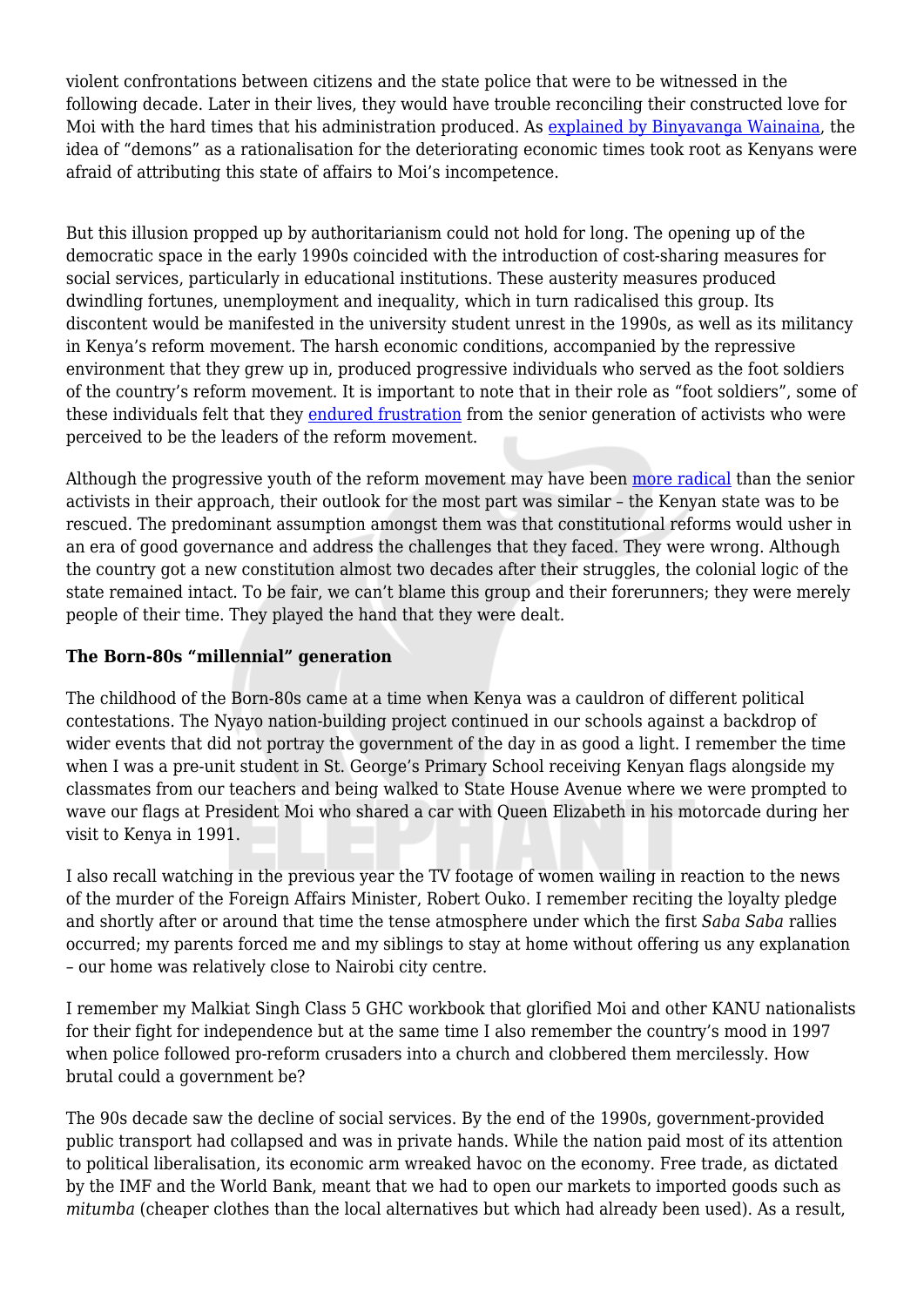a host of textile industries collapsed, which also rendered [cotton farming a redundant exercise.](https://www.standardmedia.co.ke/article/2000046480/how-cotton-farming-withered-in-liberalization)

The economy was on its knees with corruption taking centre stage. The effects of the grand corruption of the Moi administration manifested itself in high levels of crime and low-level corruption. In sync with the global music trends, a somewhat new generation of artists emerged, such as *Kalamashaka*, *K-south* and Eric Wainaina, whose music spoke to social ills such as corruption and crime. This was the Kenya that we were growing up in – one characterised by disillusionment that we picked up from this new breed of artists as well as from the [experiences and](https://www.theelephant.info/reflections/2018/04/19/therevolution-shall-not-be-instagrammed) [insights shared between our parents and our older relatives.](https://www.theelephant.info/reflections/2018/04/19/therevolution-shall-not-be-instagrammed)

This disillusionment would be a running theme throughout our adult lives. The country's short-lived optimism during the 2002 election quickly evaporated after the NARC government, with Mwai Kibaki as President, betrayed the unity and goodwill that elevated it to leadership. A re-emerging Mount Kenya Mafia, which was later linked to the Anglo Leasing scandal, frustrated a pre-election memorandum of understanding. NARC became Nothing Actually Really Changes. Political realignments based on the betrayal of the 2002 pre-election MOU took shape, rekindling the ethnic animosities witnessed in the past decade.

This disillusionment would be a running theme throughout our adult lives. The country's short-lived optimism during the 2002 election quickly evaporated after the NARC government, with Mwai Kibaki as President, betrayed the unity and goodwill that elevated it to leadership.

The 2005 referendum became a dress rehearsal for the shambolic 2007 elections, with a [period of](https://www.nation.co.ke/oped/opinion/Why-Kenyans-are-getting-poorer-despite-rapid-growth/440808-2133782-view-asAMP-oi877q/index.html) [economic growth amid structural adjustment which, to a large extent, did not benefit the poor](https://www.nation.co.ke/oped/opinion/Why-Kenyans-are-getting-poorer-despite-rapid-growth/440808-2133782-view-asAMP-oi877q/index.html), serving as a bridge between these events. The bungled 2007 elections were merely a trigger for violence that provided a vent for pent-up frustrations and disillusionment with the Kibaki regime. People were killed, raped, maimed. Their houses and places of business were gutted. The violence, of course, was limited to those outside of Kenya's power structure.

The political settlement between our elite in February 2008 managed to bring the temperatures down. It, however, set the stage for an electoral paradigm shift in Kenya – peace over justice by any means necessary – a shift that would shape the outcome and administration of elections in Kenya for the next decade.

However, the spectre of state violence still lingered – in Mt. Elgon, in the disappearances and murders of suspected members of the Mungiki sect and in the political assassination of Oscar King'ara and my college mate John Paul Oulu who investigated these murders and disappearances. The elite consensus produced by the settlement brought out contradictions between those we thought fought for us – the political elite – and those of us who supported them. In addition, a litany of scandals presided over by the coalition government showed that both of the former feuding camps were on the take. While national unity codified as political leaders from the major political parties serving in government, was sold to Kenyans as a means to end the 2007-2008 impasse, [the grand](https://www.standardmedia.co.ke/mobile/amp/article/2000007944/why-cabinet-has-evolved-into-architect-of-grand-corruption) [corruption overseen by a 40-member cabinet](https://www.standardmedia.co.ke/mobile/amp/article/2000007944/why-cabinet-has-evolved-into-architect-of-grand-corruption) did little to inspire Kenya's newfound hope. Disillusionment again defined the times. No elite could save us.

The promulgation of the 2010 constitution could not "[pack a patriotic punch".](https://www.theelephant.info/reflections/2018/04/19/therevolution-shall-not-be-instagrammed) Young people would later close ranks to form the *[Unga Revolution](https://www.pambazuka.org/governance/what-unga-revolution)* that protested the high cost of living at the time. A colleague described its poetry when he said, "It was the President's office on one side and the Prime Minister's on the other. We were in the middle. The lines were well defined." This political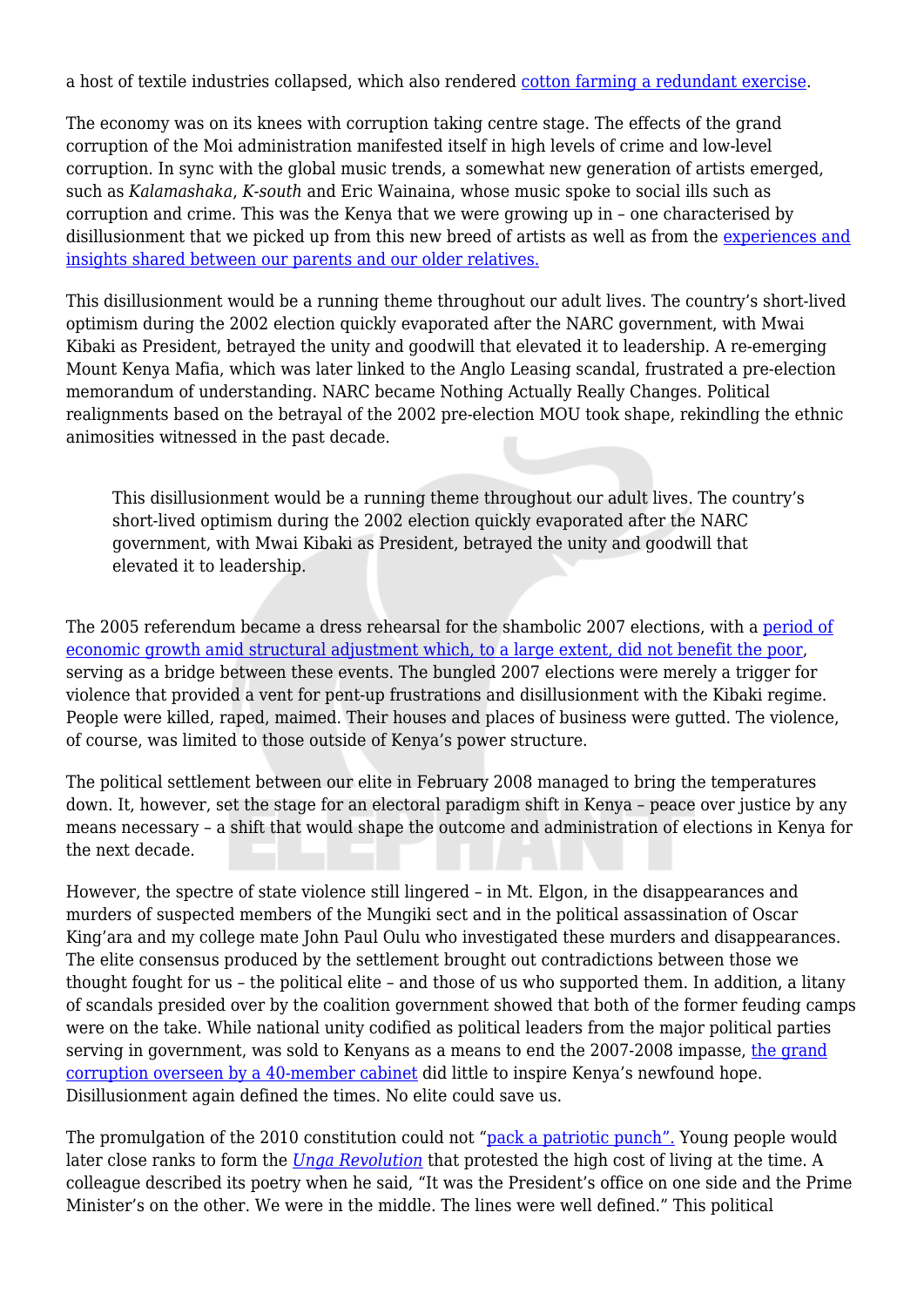formation, however, soon disintegrated in the run-up to the 2013 electoral contest, which Uhuru Kenyatta and his running mate William Ruto won – a contest whose results, however, were said by an [observer mission to be wholly lacking in transparency.](https://www.the-star.co.ke/news/2013/03/20/election-not-transparent-eu-observers_c751892)

Born-80s millennials under Jubilee's first and now second terms in office have had to endure unemployment, a high cost of living and extrajudicial killings, all taking place against a backdrop of corruption scandals that crop up in the media with worrying frequency. The SGR scandal, the NYS scandal (Seasons 1 and 2), the Eurobond scandal, the health scandal, and the maize scandal have been reported before our eyes with the main perpetrators walking away with impunity. While the [media focuses on token perpetrators of these scams](https://www.sde.co.ke/article/2001281583/how-anne-ngirita-s-road-to-nys-millions-went-down-nine-things-you-should-know), the dumbest thing would be to assume that the youth do not know that there are bigger players in the game who walk away scot free.

Born-80s millennials under Jubilee's first and now second terms in office have had to endure unemployment, a high cost of living and extrajudicial killings, all taking place against a backdrop of corruption scandals that crop up in the media with worrying frequency.

It was no surprise, therefore, when the father of two sons casually [attributed](https://www.nation.co.ke/news/Thika-KCB-heist-Suspects-father-speaks-out/1056-4208696-l0ego0/index.html) his arrested sons' alleged involvement in the Thika bank heist to the culture of impunity that allows senior government officials to get away with grand corruption. Unable to secure formal employment after both had scored straight A's in their A-level examinations, these youth were arguably inspired to rob a bank by the culture of impunity which from time immemorial has routinely shielded the political elite whose grand corruption is responsible for the impoverishment of many young Kenyans. Those who fell through the cracks of our education system and grew up in more hostile neighbourhoods have had to contend with [extrajudicial killings](https://www.theelephant.info/documents/mathare-social-justice-centre-who-is-next/) for their suspected or real crimes while the officials in government who have done much worse do not pay any price for their crimes; on the contrary, they get to use their largesse to get elected or re-elected to office.

This flavour of impunity, a defining feature of the Jubilee administration, was one of the reasons why it should have been voted out in the previous election. This did not pan out, however. The 2017 August election was nullified by Kenya's Supreme court over its lack of transparency while the repeat election was boycotted by the National Super Alliance opposition, which in pursuit of "electoral justice" held demonstrations and public meetings that were sabotaged by the Jubilee administration, resulting in several deaths, [mostly of youth.](https://www.trackyourleaderkenya.com/nasa-coalition-hold-fundraiser-laico-regency-hotelnairobi/)

This cause was abandoned by the opposition leader Raila Odinga in his handshake with Uhuru Kenyatta, a handshake that [legitimised the crimes of the Jubilee administration.](https://www.theeastafricanreview.info/op-eds/2018/04/02/raila-odinga-laundering-the-dictatorship-and-its-sons-since-1997/) Odinga's statement at the time of the handshake ignored the impunity and extrajudicial killings that he had campaigned against with his supporters and seemed to disingenuously [attribute Kenya's problems to ethnic](https://ww.nation.co.ke/news/Uhuru--Raila-joint-statement-in-full/1056-4335082-kjgc8u/index.html) [diversity.](https://ww.nation.co.ke/news/Uhuru--Raila-joint-statement-in-full/1056-4335082-kjgc8u/index.html) There were casualties, the youth probably the hardest group hit, in pursuit of these causes. Odinga's dramatic about-face begs the question whether he cared for such causes or whether he simply piggybacked on the discontent of his supporters to secure a deal for himself. For this, Kenyan youth are justified to be disenchanted with the candidate regarded as the ["lesser of two](https://www.theeastafricanreview.info/op-eds/2018/05/26/ethnic-barons-handshake-politics-and-railas-accidental-legacy/) [evils"](https://www.theeastafricanreview.info/op-eds/2018/05/26/ethnic-barons-handshake-politics-and-railas-accidental-legacy/).

## **A case for a different approach in organising**

What is the pragmatic way forward for progressive Born-80 Kenyan millennials who have grown up in this era of recurrent despondency? A senior progressive, drawing upon lessons from the handshake, [recently called upon Kenyans](https://www.theeastafricanreview.info/op-eds/2018/05/26/ethnic-barons-handshake-politics-and-railas-accidental-legacy/) to continue building PATRIOTIC, alternative politics, for a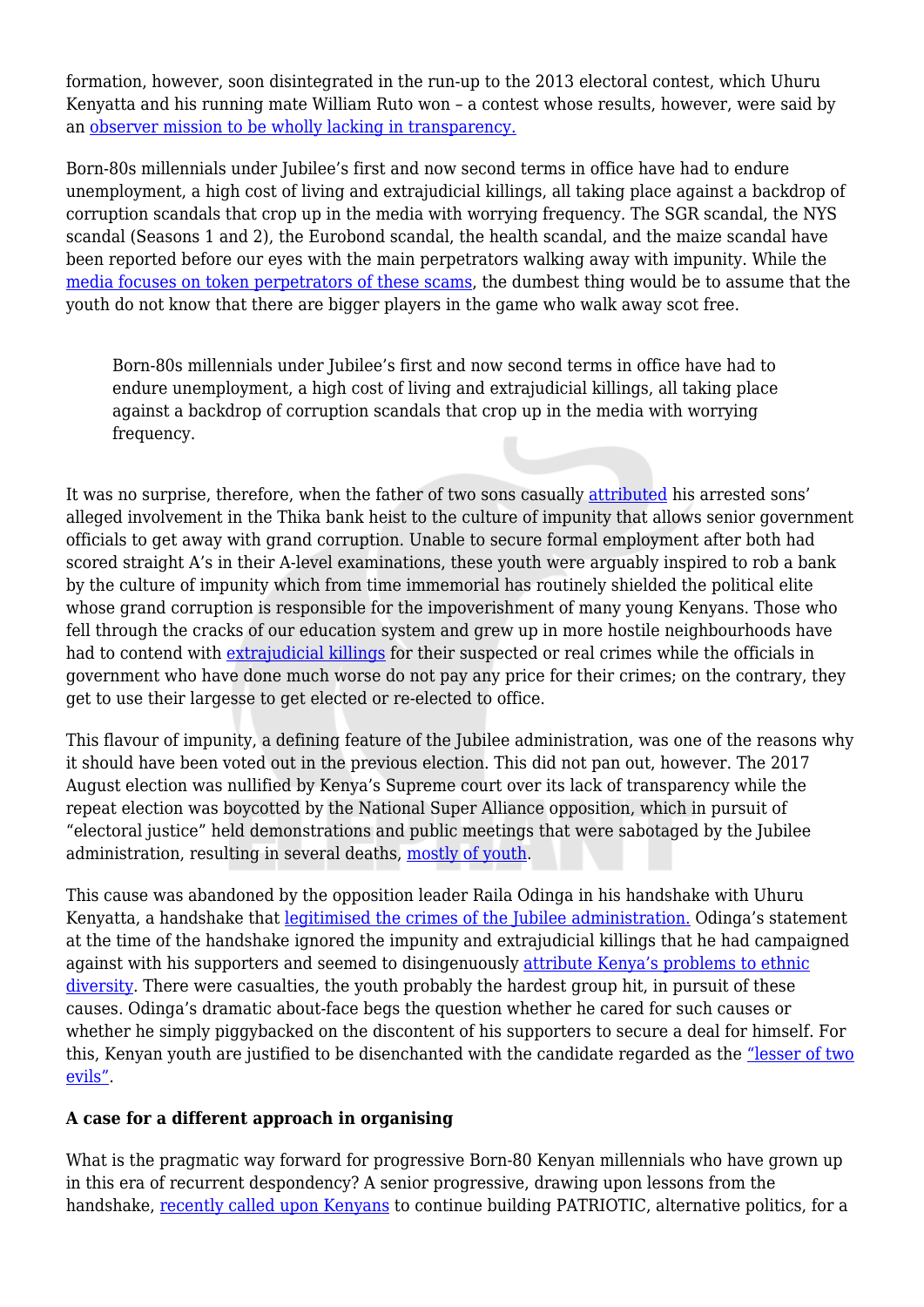free, just, equitably, democratic united and prosperous Kenya. But how can one, in full knowledge of the Kenyan state's past excesses, as well as the disillusionment we have been through, "love" the Kenyan state? Wouldn't love for the Kenyan state obscure [painful histories](https://www.nation.co.ke/news/The-bitter-truth-of-the-TJRC-report/1056-1890536-1ly15m/index.html) that it has been responsible for? On a personal level, why should the Born-80s love a state that they witnessed commercialising essential social services? Their times are different from those of their forerunners.

As products of despondency, progressive Born-80s need to ask why the excesses of the Kenyan state have recurred and still recur in worrying frequency. How have four consecutive elections (including the repeat election) not commanded the credibility they should? How is it that senior government officials can get away with grand corruption that impoverishes other Kenyans and causes them to turn to crime? Why is it that young people, particularly those who reside in informal settlements, are gunned down in cold blood for their suspected or imagined crimes, a treatment that the corrupt political elite don't have to contend with? How can a politician dramatically abandon a cause that some of his supporters died and suffered for and suddenly strike a boardroom deal?

Progressive Born-80s millennials, consequently, need to move away from the patriotic and nationalistic approaches advocated by our seniors and to examine the institution of the state. This would mean recognising that the problems they face emanate from the exploitative colonial nature of the Kenyan state rather than from the poor quality of its political leadership.

The answers to these questions would inevitably draw one's attention to the nature of the Kenyan state, which started out as the IMPERIAL BRITISH East African COMPANY, not the East African Cooperative. It was formed to serve its shareholders; all else, including its workforce, were a means to an end – profit and the protection of it. That's why elections were designed to serve the ruling elite, that's why impunity is a privilege conferred to the elite by the Kenyan state, that's why citizens can die for a politician's gain – they are simply units of political capital ploughed into the Kenyan company for profit, the enjoyment of the benefits that come from holding state power. The company's workers – state machinery like the police – exist to serve their masters. The company's customers – Kenyans not part of the political elite – are mere commodities to be used for profit. The Kenyan state is simply doing the work it was originally set out to do – serving the political elite who were the descendants of the shareholders and the former colonial settler class.

Progressive Born-80s millennials, consequently, need to move away from the patriotic and nationalistic approaches advocated by our seniors and to examine the institution of the state. This would mean recognising that the problems they face emanate from the exploitative colonial nature of the Kenyan state rather than from the poor quality of its political leadership. This would speak to Kenya's political culture rather unlike laws, [some of which legitimise the nature of the state and its](http://www.klrc.go.ke/index.php/constitution-of-kenya/112-chapter-four-the-bill-of-rights/part-2-rights-and-fundamental-freedoms/206-40-protection-of-right-to-property) [colonial legacies.](http://www.klrc.go.ke/index.php/constitution-of-kenya/112-chapter-four-the-bill-of-rights/part-2-rights-and-fundamental-freedoms/206-40-protection-of-right-to-property) It would mean adopting a regional, Pan-Africanist approach in organising that would shift the focus of contestation from the state level to a regional level, thereby undermining the colonial configurations of Kenyan/African states. A clear Pan-Africanist ideology ought to be sought out, one that would serve those who live on the margins of the continent and act as an effective bulwark [against inter-state elite interests](https://www.nation.co.ke/news/Raila-Odinga-queries-Uhuru-Kenyatta-Yoweri-Museveni-deals/1056-2828322-4wbhwkz/index.html).

It appears that this approach is gradually shaping up, as demonstrated by the recent show of Kenyan solidarity [with the detained Ugandan artist Bobi Wine](https://www.standardmedia.co.ke/mobile/amp/article/2001292927/kenyans-join-protests-demanding-release-of-bobi-wine). Julius Malema's [recent condemnation](https://youtu.be/q4Gb_yWSIgQ) of xenophobic attacks against other Africans in South Africa and his suggestion to have Kiswahili as the continents' lingua franca is equally encouraging.

Progressives from the Born-80s generation can learn from the progressives from the Generation X-